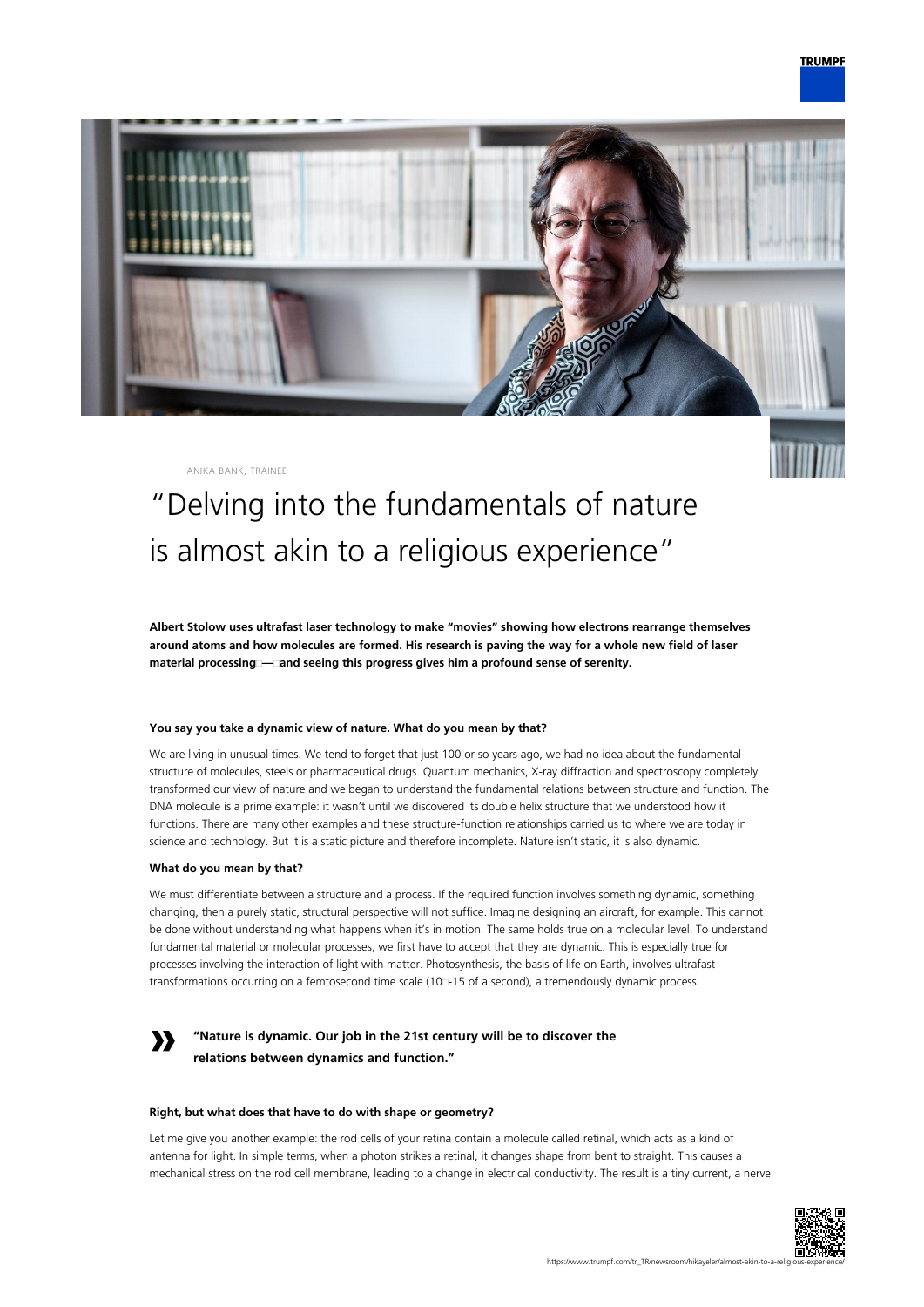

signal, that tells your brain: I see something. Vision relies on this ultrafast change in molecular geometry. If it were too slow, the system would just relax and there would be no current and, therefore, no vision. Since we cannot tell how fast something goes just from its structure, in the 21st century we will need to develop a new paradigm, a dynamics-function perspective of nature.

#### **Would I be right in thinking that we'll be using laser pulses to do that?**

Absolutely. Only laser pulses are fast enough to observe atomic and molecular processes on their natural time scales. In addition, matter is ultimately held together by electric forces. And light is of course an electromagnetic field. Lasers also allow us to apply strong electric forces to matter in highly precise and controlled manners. This is why we use ultrafast laser technology.

#### **How can you do that?**

Everything we do is related to the interactions of light with matter. There are basically three key aspects of ultrashort laser pulses: time, phase and intensity. The most obvious one is time: ultrashort pulses allow researchers to observe the fastest processes in nature. We developed a technique of time-resolved photoemission spectroscopy here in Ottawa. Put simply, we use a femtosecond laser pulse to excite a material or molecule into a non-equilibrium state. We then use a second laser pulse, delayed with respect to the first, to suddenly kick out an electron. We can learn a lot about how electrons, vibrations, heat, etc. flow on ultrafast time scales by observing these emitted electron distributions as a function of time. The second aspect is phase: we developed a new type of quantum control called dynamic Stark control, using specially phase-shaped, strong ultrafast laser pulses – a method that controls material processes without any net absorption of light. It works by taking advantage of the effect of the laser's electric field – the Stark effect.

This is a whole new way of using lasers to control material responses. We're still at an early stage, but I think it has a lot of potential. And finally, we have intensity. With modern, high-power lasers, we can create electric fields that are stronger than those which hold matter together, a new regime of light-matter interaction. We're basically using light as a tool to make carefully controlled changes to matter on a molecular level. Finally, we use low-energy ultrashort pulses in microscopy, allowing us to do real-time imaging of cells, tissues, materials, etc. in a chemical-specific yet completely label-free (i.e. no added stains or dyes) manner. This gives you a rough idea of the different ways in which we use and apply ultrafast laser technology.

# **But are you really just observing? Aren't you actually interfering in the processes you want to observe with your photons?**

Right, obviously we can never see what goes on without the light. As we know, quantum mechanics is a theory of measurement and the first lesson is that observation always changes the process: there is no glass wall between us and the universe! However, this physics is very well understood and all of the key advances in science and technology over the past century are based on it. We also must use quantum theory and electromagnetic theory to understand our experiments.

#### **What kind of lasers do you use?**

Ultrafast laser physics is currently undergoing something of a technological revolution prompted by new powerful Yb:YAG disk lasers. Unlike conventional Ti:sapphire lasers, Yb:YAG disk lasers produce femtosecond pulses that are freely scalable in terms of their repetition rate and energy. We're currently working with the world leader, TRUMPF Scientific Lasers, to build a unique high-power laser system here in Ottawa. One of the main outcomes will be a tabletop ultrafast X-ray source. This new system will enable us to conduct basic and applied research into laser material processing.

#### **» "I can assure you that the only way we'll be able to machine the materials of the future will be with ultrashort pulse lasers."**

#### **What contribution does your research make to the world?**

Well, in the short term, we are developing new types of nonlinear microscopy which we hope anyone will be able to buy and use for their imaging research. In the medium term, a new understanding of ultrafast light-matter interactions will lead to new forms of laser material processing. Just think of all the new materials that are being created with unusual mechanical, electrical and thermal properties and often heterogeneous structures such as composites and laminates. How will people drill, cut or finish such materials? I believe that the only way we'll be able to process these materials of the future will be with ultrashort pulse lasers. And, looking even further ahead, we believe that our research will contribute to the understanding of how molecular systems can transport charge so efficiently and coherently: this relates to the future of solar energy conversion and molecular-scale electronics.

#### **Where do you get your motivation for what you do?**